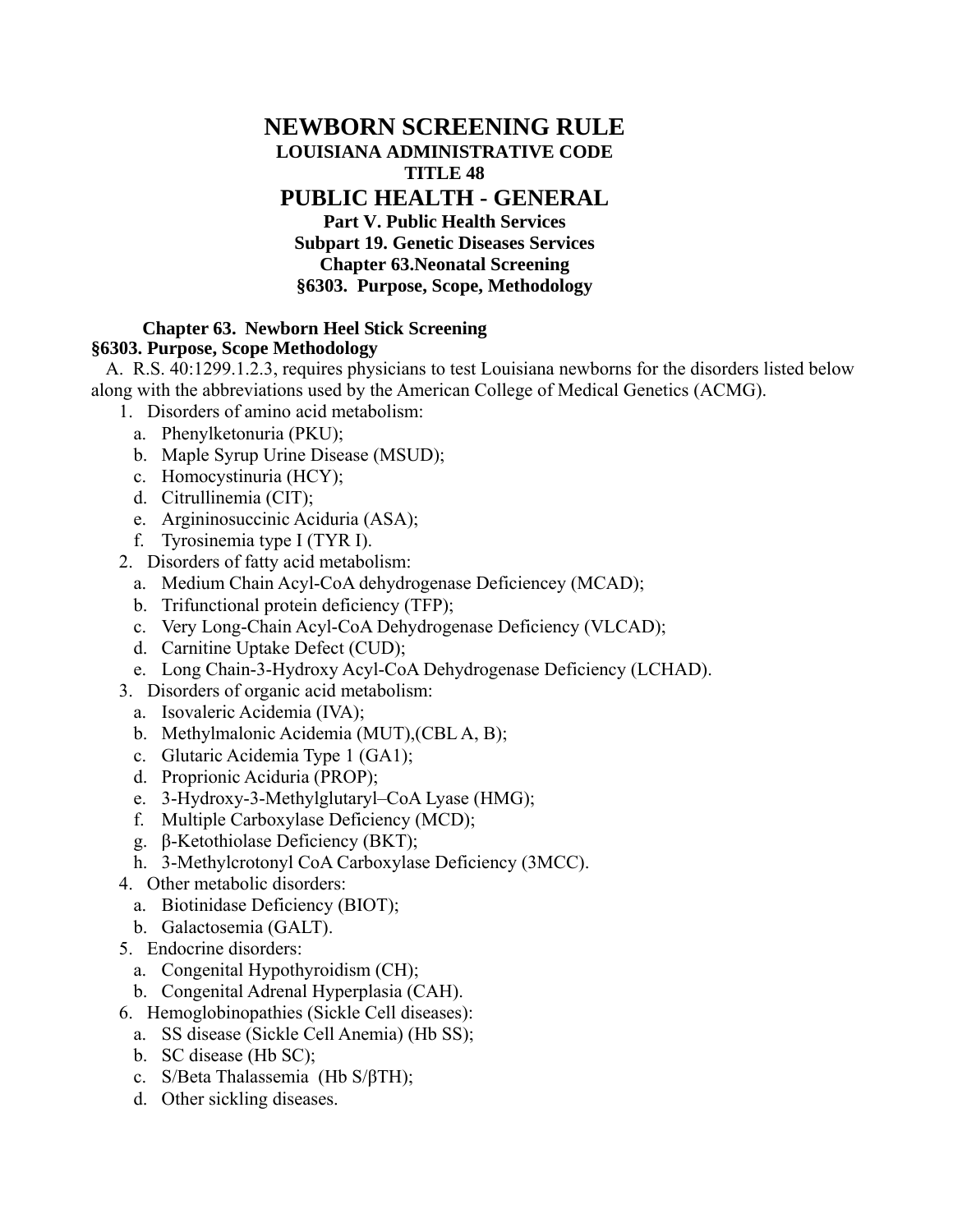## 7. Pulmonary disorders:

a. Cystic Fibrosis (CF).

## B. Methodology

 1. Filter Paper Specimen Form, (Lab-10) used in blood specimen collection for neonatal screening, can be obtained at parish health units. There are two different types of Lab-10 forms which are color coded.

 a. For patients covered by Medicaid, including those in the Kid-Med Program, blue border forms are used. There is no charge to private providers for these blue border forms.

 b. For private and non-Medicaid patients, red border Lab-10 forms are used. These red border Lab-10 forms are \$30.00 each.

 2. Private providers should order a mix of red and blue Lab-10 forms from their local parish health unit (or OPH Regional Office for certain areas) to match the Medicaid/non-Medicaid composition of newborns to be screened at their facility. The Lab-10 forms must be completely filled out.

 3. For non-Medicaid patients with a financial status of greater than 200% of the Poverty Guidelines as established by the Department of Health and Human Services (DHHS) and who attend a parish health unit for just the newborn screening service, the parent or guardian will be charged \$30.00 upon registering at the parish health unit.

 4. To ensure that specimens for testing are received within two to three days by the laboratory approved by OPH to perform newborn screening pursuant to the pertaining requirements of this chapter, all such laboratories must provide mailing envelopes to submitting hospitals which guarantee a delivery time no longer than three days from mailing. An example of an acceptable minimum option would be the use of the United States Postal Service's Flat Rate Priority Mailing Envelopes. The use of all other companies and courier services providing this service are acceptable.

C. Policy for Pre-discharge, Repeat Screening and Education to Parents on Repeat Screening

 1. Pre-Discharge Screening. All hospitals that have maternity units shall institute and maintain a policy of screening all newborns before discharge regardless of their length of stay in the hospital. Newborns remaining in the hospital for an extended period should be screened initially no later than seven days after birth.

 2. Repeat Screening for Specimens Collected before 24 hours. There is a greater risk of false negative results for specimens collected from babies younger than 24 hours of age. Therefore, newborns screened prior to 24 hours of age must be rescreened at the first medical visit, preferably between one and two weeks of age, but no later than the third week of life. Repeat screening should be arranged by the primary pediatrician; however, it may be done by any primary healthcare provider or clinical facility qualified to perform newborn screening specimen collection.

 3. Education to Parents on Repeat Screening. To ensure that neonates who need rescreening (due to an initial unsatisfactory specimen, an initial collection performed on a baby less than 24 hours old) actually receive the repeat test, hospitals with maternity units must establish a system for disseminating information to parents about the importance of rescreening.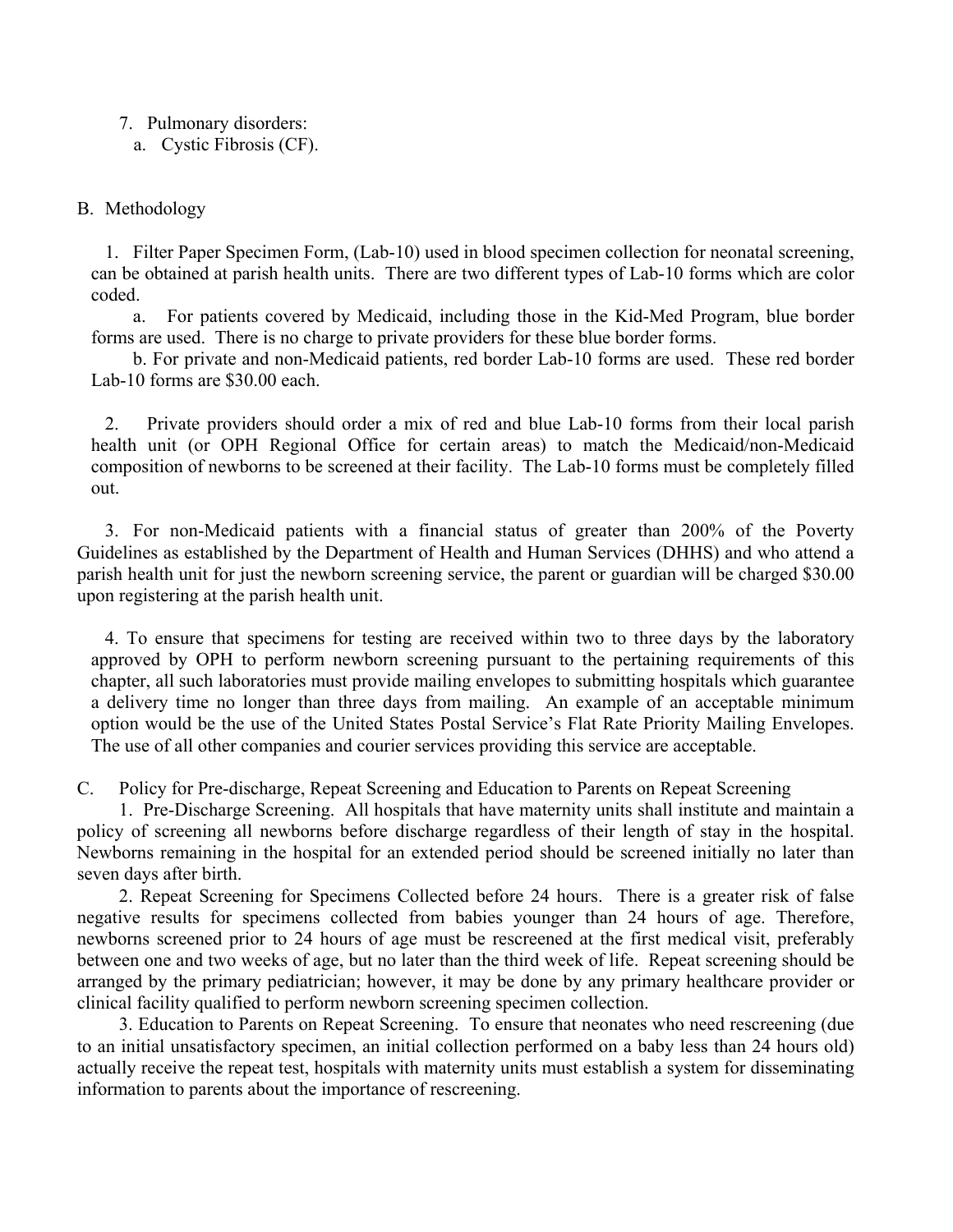### D. Notification of Screening Results

 1. The Genetic Diseases Program Follow-up staff notify the appropriate medical provider of the positive screening result by telephone. Otherwise, submitters should receive the result slip from the State Public Health Laboratory within two weeks. Results are also available to submitters 24 hours a day, 365 days a year through the Voice Response System with FAX (VRS) which is accessed by using a touch tone telephone. Information on using VRS can be obtained by calling the Genetic Diseases Program Office at (504) 219-4413. If results are not available, medical providers may fax in their requests to the following numbers: (504) 219-4694 (Public Health Biochemistry Laboratory) or (504) 219-4452 (Genetics Office). To assist the pediatrician's office in the retrieval of the results on the initial specimen of the infant at the first medical visit, the phlebotomist or nurse collecting the initial specimen should tear off the blue carbon of the Lab-10 form and give this to the parent or guardian. The parent should be instructed to bring this copy to the first medical visit.

## E. Unsatisfactory Specimens

 The accuracy of a test depends on proper collection of the blood spot. Specimens of unsatisfactory quality for testing will be indicated on the result slip. Training on collecting adequate specimens can be arranged by calling the Genetics Nurse at telephone number 504-219-4413.

## F. Medical/Nutritional Management

 1. In order for a patient with PKU or other rare inborn errors of metabolism, limited to organic acidemia, urea cycle defects and aminoacidopathies, to receive the special formulas for the treatment of these disorders from the state's Genetic Diseases Program and/or Special Supplemental Program for Women, Infants and Children (WIC), the following guidelines must be met:

a. The patient must be a resident of the State of Louisiana.

 b. The patient must receive a medical evaluation at least once annually through a metabolic center to include a medical evaluation by a physician who is board certified in biochemical genetics or a medical geneticist physician with written documentation of a medical evaluation and continuing consultation with a physician board certified in biochemical genetics. A licensed registered dietitian must also be on staff and be readily available for both acute and chronic dietary needs of the patient. Children less than one year of age must be seen by the dietitian and medical geneticist at least twice a year. Children greater than one year of age must be seen at least once per year by the dietitian and medical geneticist.

 c. The patient must provide necessary blood specimens for laboratory testing as requested by the treating physician meeting the above requirements. Laboratory test result values for phenylalanine and tyrosine must be submitted to the Genetics Program Office by the treating medical center within 15 working days after data reduction and interpretation.

d. The patient must include dietary records with the submission of each blood specimen.

 e. All insurance forms relative to charges for special formula must be signed by the parent or appropriate family member.

 f. The parent or appropriate family member must inform the Genetics Program office immediately of any changes in insurance.

 g. If a patient fails to comply with these requirements, he/she will not be able to receive metabolic formula, medications and medical services through the Office of Public Health.

G. Acceptable Newborn Screening Testing Methodologies and Procedures for Medical Providers Not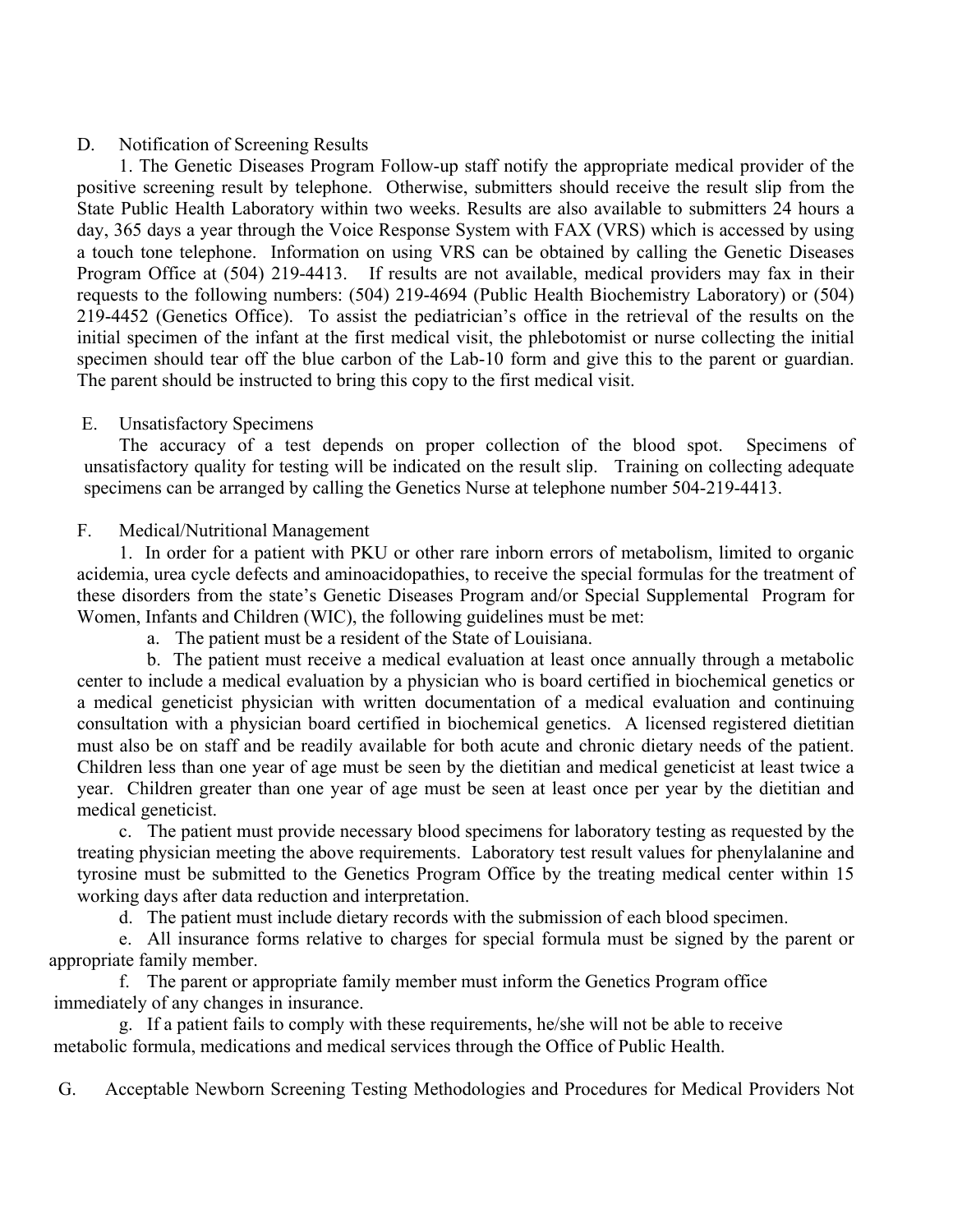using the State Laboratory. Laboratories performing or intending to perform the state mandated newborn screening battery on specimens collected on Louisiana newborns must meet the conditions specified below pursuant to R.S. 40:1299.1:

1. The testing battery must include testing for disorders listed in Subpart A above.

 2. The laboratory must perform the complete testing battery on at least 50,000 specimens a year unless said laboratory has been routinely performing the full screening battery since January 1, 1995.

 3. A laboratory must perform the complete battery at one site. Using two laboratories for completion of the total battery is unacceptable as this increases the risk of error and delay in reporting.

 4. When using dried blood spots, only specimen forms using filter paper approved by the Centers for Disease Control (CDC) are acceptable.

5. Only the following testing methodologies are acceptable without prior approval:

| <b>Disease</b>                             | <b>Testing Methodology</b>  |
|--------------------------------------------|-----------------------------|
| Disorders of Amino Acid Metabolism         | <b>Tandem Mass</b>          |
| Disorders of Fatty Acid Metabolism         | Spectrometry (MS/MS)        |
| Disorders of Organic Acid Metabolism       |                             |
| Specific disorders include those as listed |                             |
| under part A)                              |                             |
|                                            |                             |
| <b>Biotinidase Deficiency</b>              | Qualitative or Quantitative |
|                                            | Enzymatic                   |
|                                            | Colorimetric or             |
|                                            | Fluorometric                |
| Galactosemia                               | Galt enzyme assay           |
|                                            | <b>Total Galactose</b>      |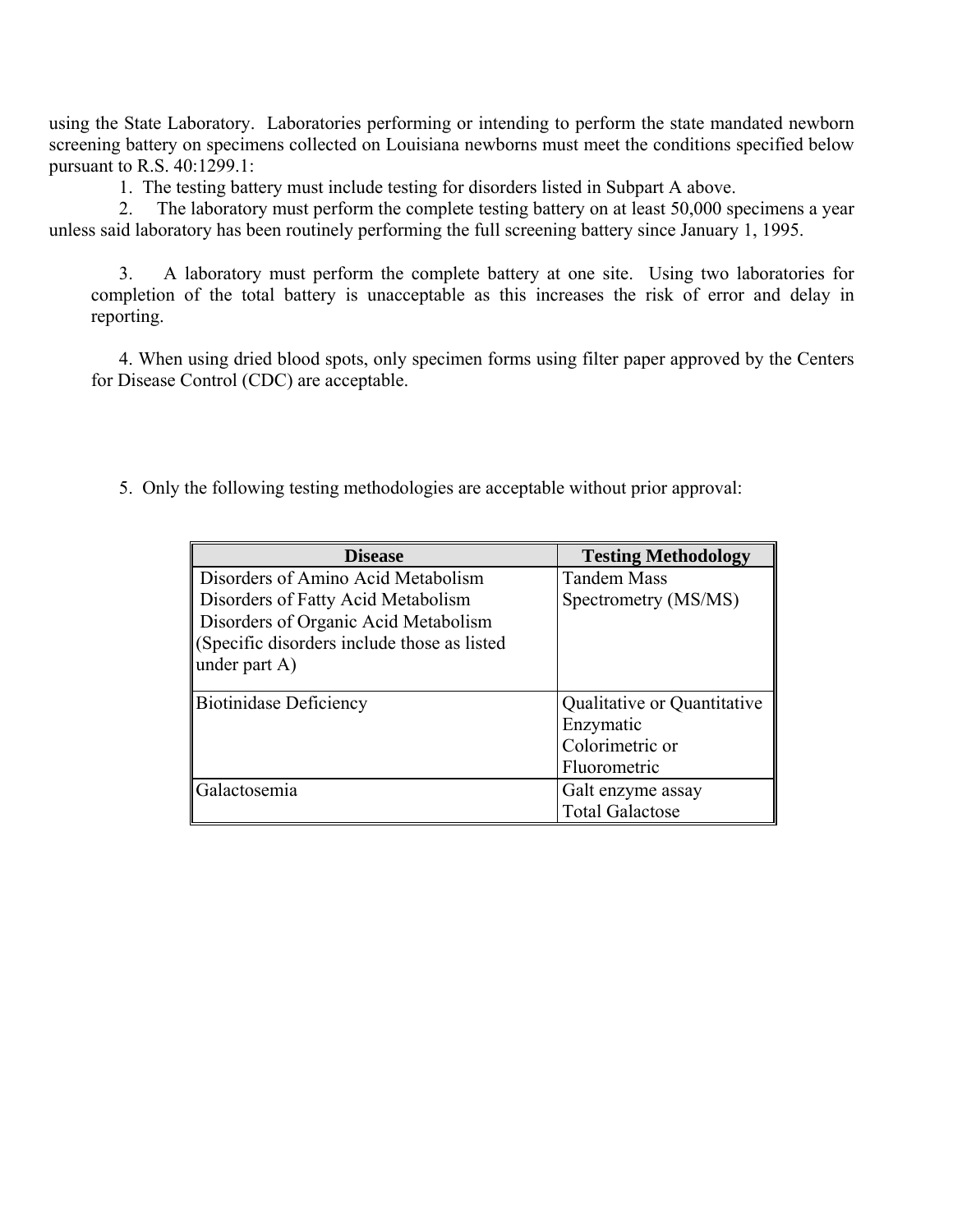| <b>Disease</b>                 | <b>Testing Methodology</b>     |
|--------------------------------|--------------------------------|
| Hemoglobinopathies             | Cellulose acetate/citrate      |
| (Sickle Cell Diseases)         | agar                           |
|                                | Capillary isoelectric          |
|                                | focusing (CIEF)                |
|                                | Gel isoelectric focusing       |
|                                | (IEF)                          |
|                                | High Pressure Liquid           |
|                                | Chromatography (HPLC)          |
|                                | <b>DNA Mutational Analysis</b> |
|                                | Sickle Dex - NOT               |
|                                | Acceptable                     |
|                                | Controls must include: F,      |
|                                | A, S, C, D, E                  |
|                                | If controls for                |
|                                | hemoglobins D and E are        |
|                                | not included in the 1st tier   |
|                                | testing methodology, then      |
|                                | the $2nd$ tier testing must be |
|                                | able to identify the           |
|                                | presence of these              |
|                                | hemoglobins.                   |
|                                | Result Reporting: by           |
|                                | phenotype                      |
|                                | Positive/negative is NOT       |
|                                | acceptable                     |
| Congenital Hypothyroidism      | Radioimmunoassay (RIA),        |
|                                | Fluorescent Immunoassay        |
|                                | (FIA), Enzyme                  |
|                                | Immunoassay (EIA)              |
|                                | methods for T4 and/or          |
|                                | <b>Thyroid Stimulating</b>     |
|                                | Hormone (TSH) which            |
|                                | have been calibrated for       |
|                                | neonates                       |
| Congenital Adrenal Hyperplasia | 17 hydroxyprogesterone         |
|                                | (17OHP)                        |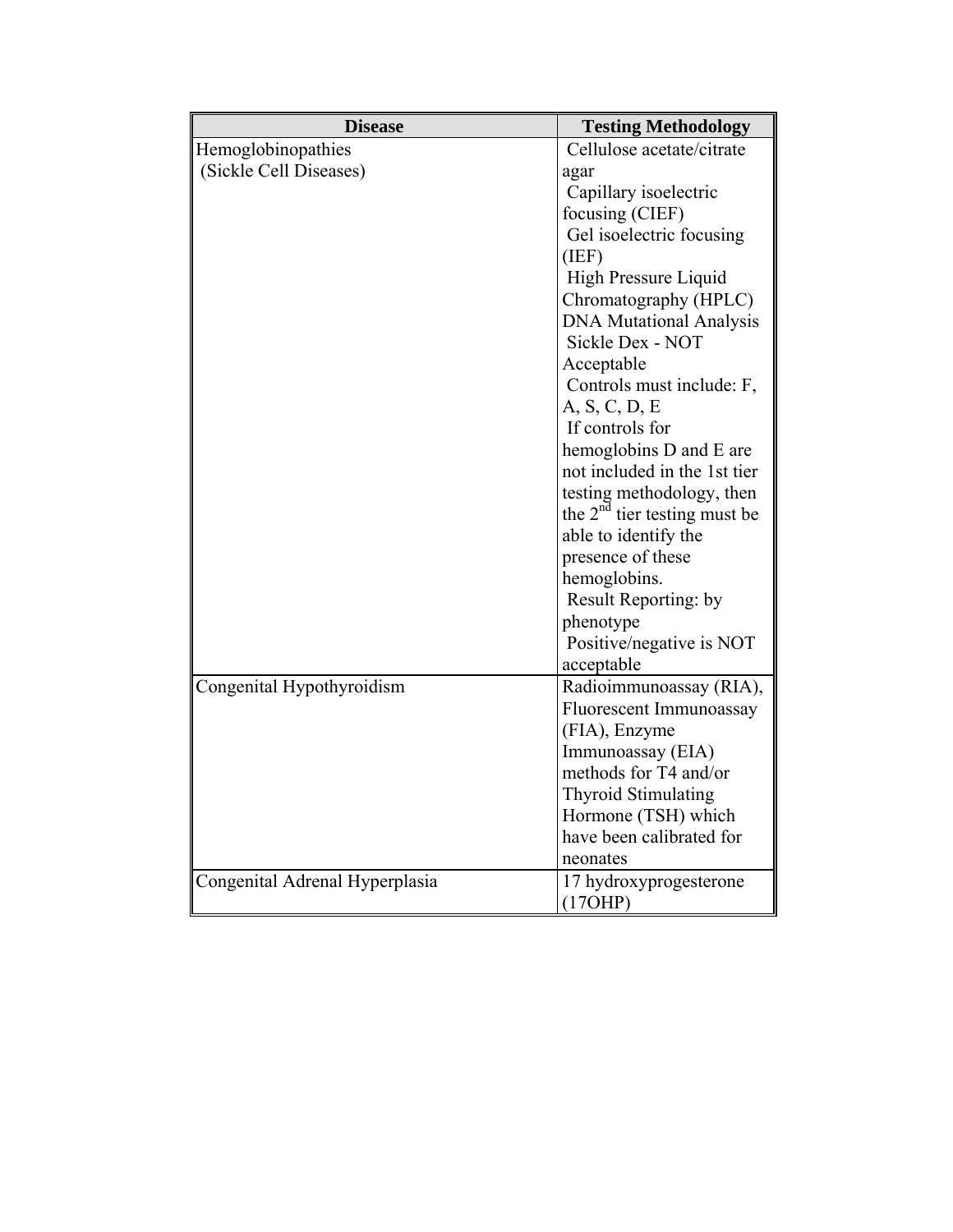| <b>Disease</b>                                                             | <b>Testing Methodology</b> |
|----------------------------------------------------------------------------|----------------------------|
| <b>Cystic Fibrosis</b>                                                     | Primary: Immunoreactive    |
|                                                                            | Trypsinogen; Second Tier:  |
|                                                                            | <b>DNA</b>                 |
|                                                                            | Qualitative Sweat          |
|                                                                            | Conductivity Test is NOT   |
|                                                                            | acceptable as a primary    |
|                                                                            | screening methodology.     |
|                                                                            |                            |
|                                                                            | <b>Confirmatory Test</b>   |
|                                                                            | Methodologies:             |
|                                                                            | Quantitative Pilocarpine   |
|                                                                            | Iontophoresis Sweat        |
|                                                                            | <b>Chloride Test</b>       |
|                                                                            | Qualitative Sweat          |
|                                                                            | Conductivity Test is NOT   |
|                                                                            | recommended.               |
| New Food and Drug Administration approved methodologies may be used if     |                            |
| found to be acceptable by the Genetic Diseases Program. Approval should    |                            |
| be requested in writing 60 days before the intended date of implementation |                            |
| (see Genetic Diseases Program mailing address below). Requests for         |                            |
| approvals will be based on documentation of FDA approval and an in-house   |                            |
| validation study of said methodology.                                      |                            |

 6. The laboratory must comply with the regulations for proficiency testing as mandated in the Clinical Laboratory Improvement Amendments of 1988 (CLIA 88 Section §493.1707). When using dried blood spots, the laboratory must participate in the proficiency testing program of the Centers for Disease Control. The laboratory must report all proficiency testing results to the Genetic Diseases Program Office within one month of receiving the report from the proficiency testing provider.

 7. The laboratory must be able to provide test result data to physicians and nurses on their specific patients by telephone and by FAX or by use of the internet 24 hours a day 365 days a year.

8. Mandatory Reporting of Positive Test Results Indicating Disease

 a. To ensure appropriate and timely follow-up, positive results must be reported, along with patient demographic information as specified below to the Genetic Diseases Program Office by fax at (504) 219-4452. Receipt of faxed results must be verified by call to the Genetics Office at (504) 219-4413.

 b. Described below are specific time deadlines after data reduction and interpretation for reporting positive results indicating probable disease to the Genetics Office. Laboratories must make arrangements with the Genetics Office for reporting after hours, weekends and holidays for positive results from tandem mass spectrometry and the assays for galactosemia, congenital adrenal hyperplasia and congenital hypothyroidism. Notification of presumptive positive results for biotinidase deficiency, sickle cell disease and cystic fibrosis will be made at the beginning of the next business day.

i. Metabolic disorders identified by tandem mass spectrometry and for galactosemia -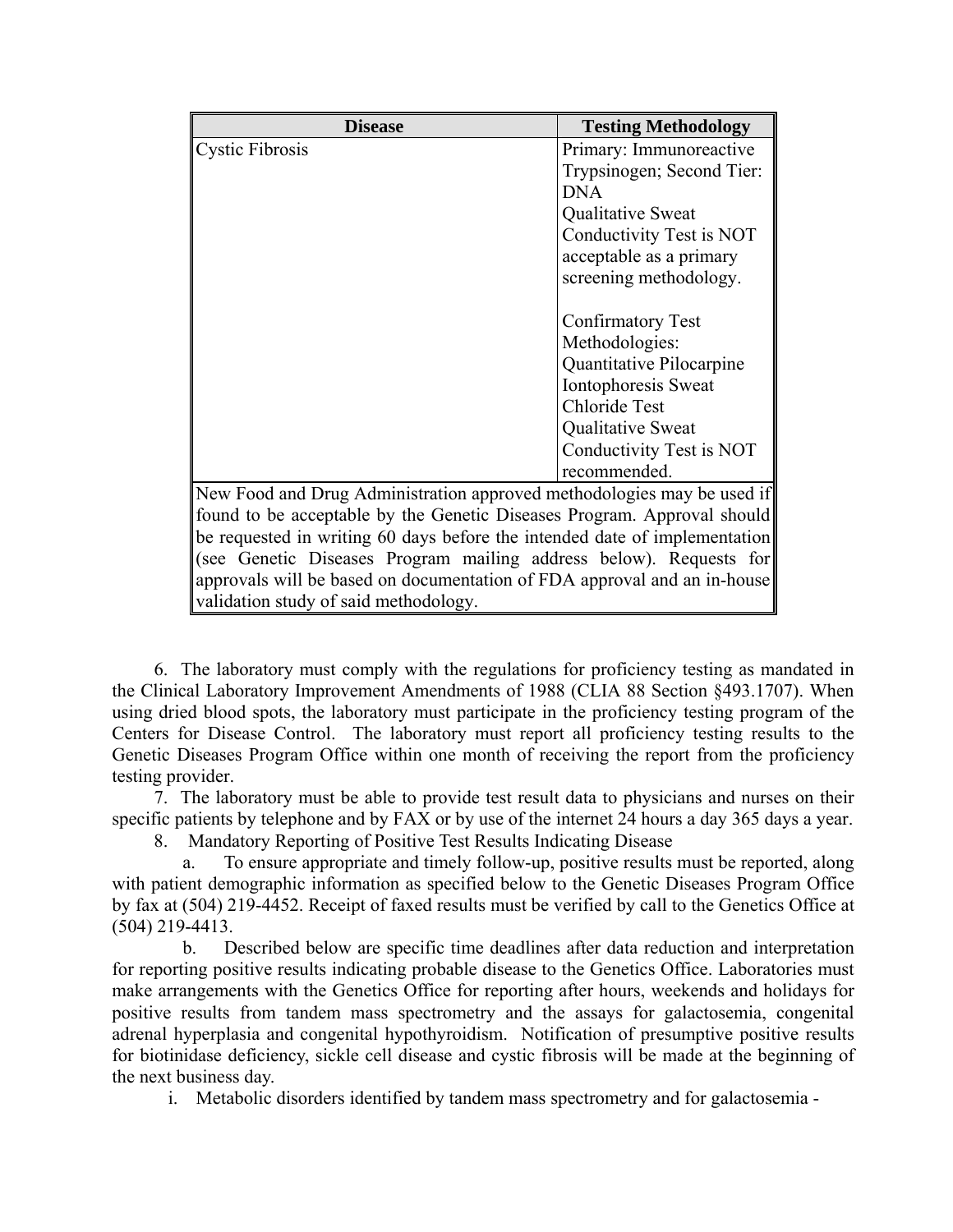report results by 2 hours.

ii. Biotinidase Deficiency―report results within 24 hours.

iii. Sickle Cell Disease―report results of FS, FSC, FSA from initial specimens within 24

## hours.

- iv. Congenital Hypothyroidism―report within 24 hours.
- v. Congenital Adrenal Hyperplasia―report within 2 hours.
- vi. Cystic Fibrosis―report within 24 hours.
	- c. The specified information to be reported:
		- i. child's name
		- ii. parent or guardian's name
		- iii. child's street address
		- iv. child's date of birth
		- v. child's sex
		- vi. child's race
		- vii. parent's telephone number
		- viii. collection date
		- ix. test results
		- x. primary care physician
		- xi. age at collection  $( $or$  > 48 hours old)$
		- xii. birth weight
		- xiii. full term or Premature
		- xiv. transfusion
			- Yes Date of last transfusion No (if available)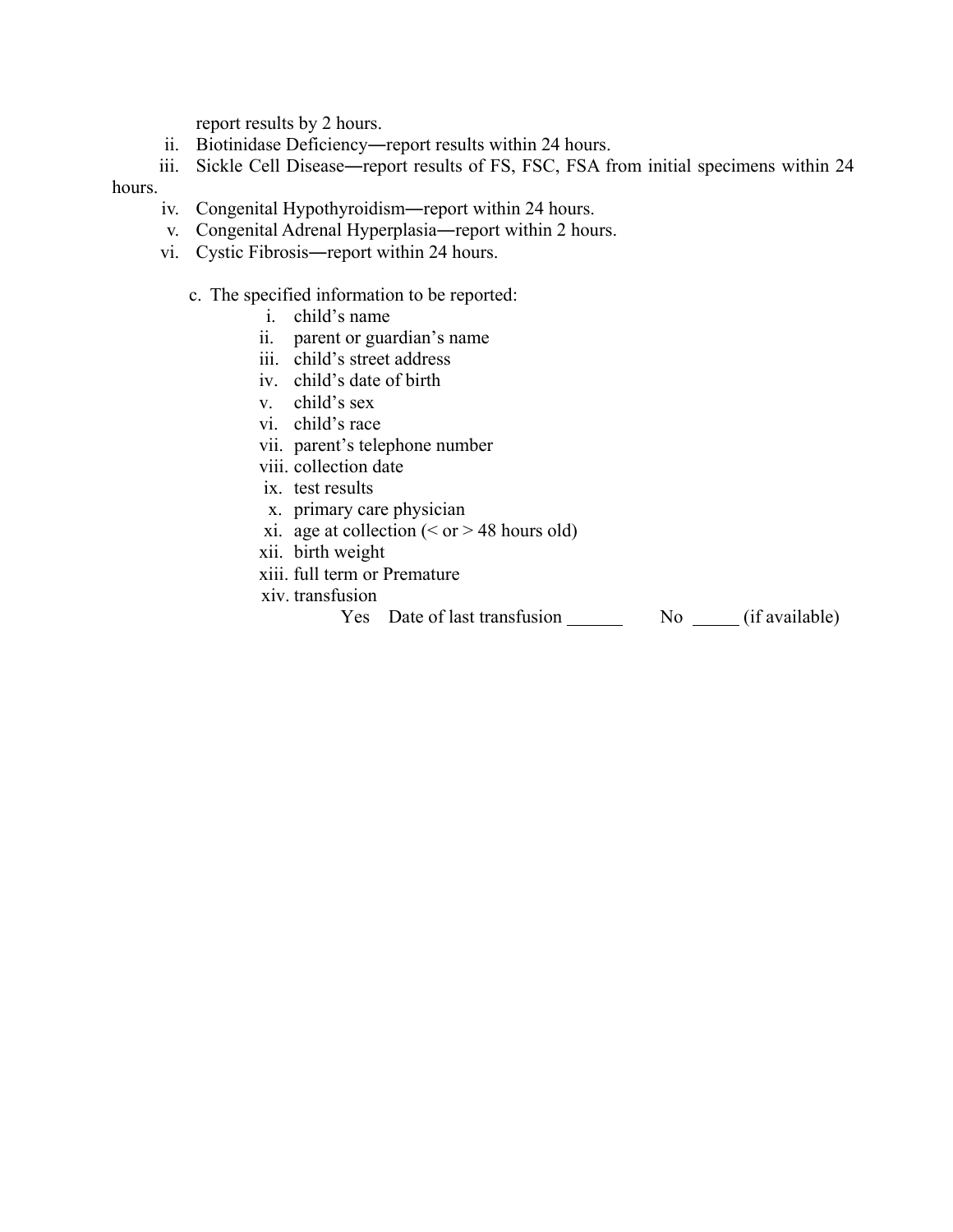9. Provision of follow-up services. To ensure that reporting time deadlines are met for every positive result indicating probable disease under b above, a follow-up system must be in operation. The protocol for a follow-up system may rely on the submitting hospital for the follow-up action which must include the following:

a. Locate the infant and ensure diagnostic and medical care.

i. telephone call to medical provider within 24 hours of positive lab result

 ii. if there is no medical provider available, a telephone call should be made to parent/guardian;

 iii. if the parent/guardian does not have a telephone, then notify them by certified and regular mail;

iv. if there is no response to mail within 5 days, a home visit should be made;

 v. report to the Genetic Diseases Program Office all patients with suspect results who are unable to be located;

b. Results of repeat testing should be obtained:

i. if results are normal, the case can be closed.

 ii. if results are abnormal, the case must be reported to the Genetic Diseases Program Office.

 10. Reporting requirements of private laboratories to the Genetic Diseases Program Office for public health surveillance and quality assurance purposes:

 a. The laboratory must submit quarterly statistical reports to the Genetic Diseases Program Office that indicate the number of specimens screened by method, the number of specimens unsatisfactory for testing, the number normal and positive, and for screening of hemoglobinopathies, the number by phenotype (see Genetics Office address in Subsection G.8).

 b. The laboratory must electronically report newborn screening results on all Louisiana newborns screened to the Genetic Diseases Program Office on a monthly basis. The file format and data layout will be determined by the Genetic Diseases Program.

 Essential patient data is the following and is required to be reported unless "optional" is indicated:

- i. child's name;
- ii. child's last name;
- iii. mother's first name;
- iv. mother's last name;
- v. mother's maiden name (optional);
- vi. child's street address;
- vii. child's city;
- viii. child's state;
- ix. child's zip code;
- x. child's parish (optional);
- xi. child's date of birth (format: mm/dd/yyyy);
- xii. child's sex;
- xiii. child's race (format: (W)hite, (B)lack, Native American, Asian, other, Hispanic;
- xiv. mother's social security number (format: 999-99-9999).
- xv. child's test results